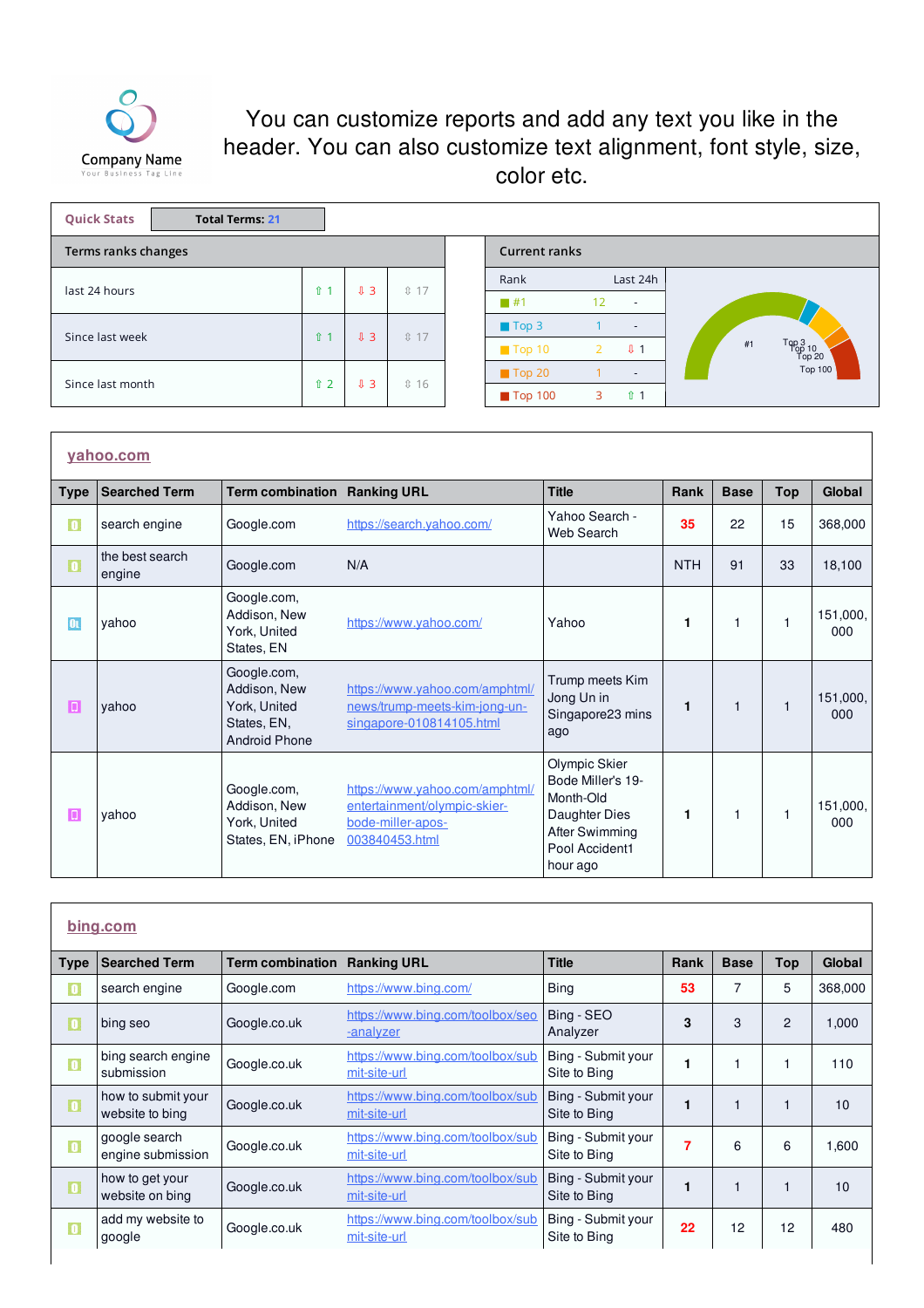| <b>Type</b>              | <b>Searched Term</b>       | <b>Term combination</b>                                                        | <b>Ranking URL</b>                               | <b>Title</b>                       | Rank       | <b>Base</b>    | <b>Top</b>     | <b>Global</b>  |
|--------------------------|----------------------------|--------------------------------------------------------------------------------|--------------------------------------------------|------------------------------------|------------|----------------|----------------|----------------|
| $\vert$ 0                | bing website<br>submission | Google.co.uk                                                                   | https://www.bing.com/toolbox/sub<br>mit-site-url | Bing - Submit your<br>Site to Bing | 1          | 1              | 1              | 170            |
| $\bullet$                | add website to bing        | Google.co.uk                                                                   | https://www.bing.com/toolbox/sub<br>mit-site-url | Bing - Submit your<br>Site to Bing | 1          | 1              | 1              | 260            |
| $\mathbf{0}$             | google site<br>submission  | Google.co.uk                                                                   | https://www.bing.com/toolbox/sub<br>mit-site-url | Bing - Submit your<br>Site to Bing | 5          | 6              | $\overline{4}$ | 480            |
| $\bullet$                | add my site to<br>google   | Google.co.uk                                                                   | https://www.bing.com/toolbox/sub<br>mit-site-url | Bing - Submit your<br>Site to Bing | 13         | $\overline{7}$ | 6              | 480            |
| $\vert \mathbf{0} \vert$ | add site to bing           | Google.co.uk                                                                   | https://www.bing.com/toolbox/sub<br>mit-site-url | Bing - Submit your<br>Site to Bing | 1          | $\mathbf{1}$   | 1              | 390            |
| $\bullet$                | the best search<br>engine  | Google.com                                                                     | N/A                                              |                                    | <b>NTH</b> | 99             | 46             | 18,100         |
| OL                       | bing                       | Google.com, Los<br>Angeles,<br>California, United<br><b>States</b>             | https://www.bing.com/                            | <b>Bing</b>                        | 1          | 1              | 1              | 13,600,0<br>00 |
| $\boxed{1}$              | bing                       | Google.com, Los<br>Angeles,<br>California, United<br>States, Android<br>Tablet | https://www.bing.com/                            | <b>Bing</b>                        | 1          | 1              | 1              | 13,600,0<br>00 |
| Π                        | bing                       | Google.com, Los<br>Angeles,<br>California, United<br>States, iPad              | https://www.bing.com/                            | <b>Bing</b>                        | 1          | $\mathbf{1}$   | 1              | 13,600,0<br>00 |

|    | Organic       |                    | Desktop        | NTH Not |     |
|----|---------------|--------------------|----------------|---------|-----|
| Oτ | Organic Local |                    | Android Tablet | N/A Dat |     |
|    | Snack Pack    |                    |                |         |     |
|    | Local Finder  | -61                | iPad           | #       | The |
| Ш  | Mobile        | 晴り                 | Windows Tablet | #       | The |
|    | YouTube       | $\ddot{\mathrm{}}$ | Android Phone  | #       | The |
| a  | Amazon        |                    | iPhone         | 1(B)    | Org |
|    |               | 蝠                  | Windows Phone  |         | Not |

|     |     | NTH Not in the top 100 results               |
|-----|-----|----------------------------------------------|
| эt  | N/A | Data is Not Available                        |
|     | #   | The rank decreased from yesterday's rank     |
| let | #   | The rank increased from yesterday's rank     |
| ė   | #   | The rank didn't change from yesterday's rank |
|     |     |                                              |

ganic position of the entire snack pack / your site's position

 $\bigodot$  Not in the snack pack or no snack pack for this search